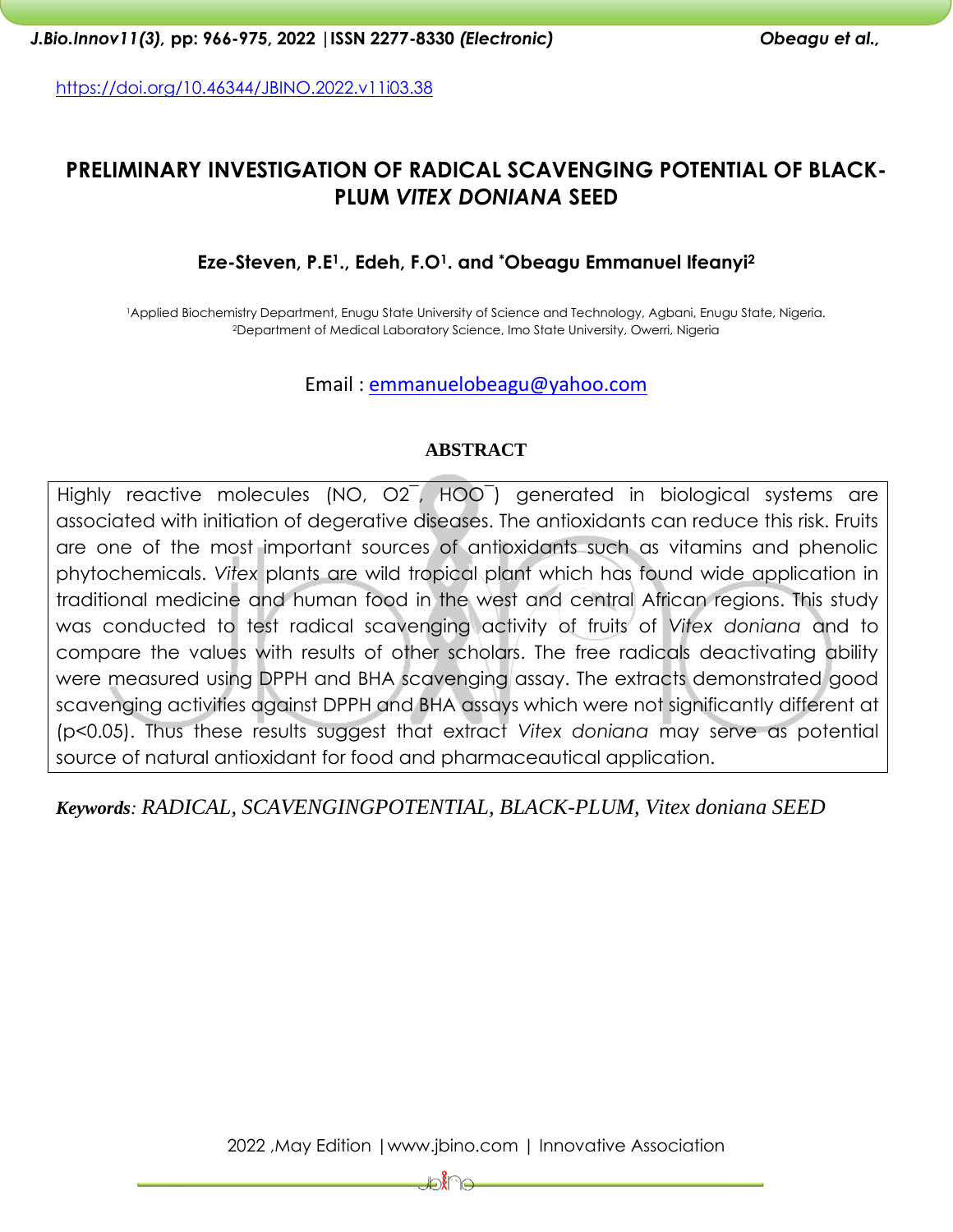#### **Introduction**

Free radicals such as the reactive oxygen species (ROS) and reactive nitrogen species (RNS) are generated through endogenous processes such as metabolism, respiration and phagocytosis. They are also generated by exogenous systems such as pesticides, some pollutants, organic solvents and during radiation.

However, the generation of these free radicals is normally balanced by an equivalent production of antioxidants through our natural antioxidant defence mechanism, which are the enzymatic antioxidants (superoxide dismutase, glutathione peroxidase, quinonereductase and catalases) and the non-enzymatic antioxidant (ascorbic acid, α-tocopherol, melatonin, β-carotene) obtained from the diet (Chun-Weng, 2011). However when the generation of free radicals overwhelm the antioxidant capacity of the biological defence system; it gives rise to oxidative stress. When oxidative stress occurred, it eventually leads to several deteriorating effects to our cellular bio-molecules such as DNA damage, lipid peroxidation, tissue injury and protein degradation (Chun-Weng, 2011). Therefore, oxidative stress is increasingly recognized for their contribution to a number of diseases such as cancer, arthritis, neurodegenerative disorders, atherosclerosis and aging (Praveen and Awang, 2007). This concept is supported by increasing evidence that oxidative damage plays a role in the development of chronic, age-related degenerative diseases, and that dietary

antioxidants oppose this and lower risk of disease.

Recently, there is considerable interest in finding out about the antioxidants that are present in plants. Plants are the potential source of natural antioxidants that can protect against oxidative stress and therefore, have a main role to protect against injuries from lipid peroxidation. Carotenoids, cinnamic acids, benzoic acids, folic acid, ascorbic acid, to copherols, tocotrienols, polyphenols such as phenolics acids, flavonoids, proanthocyanidins, among others, are some of the antioxidants produced by plants for their survival (Praveen and Awang, 2007; Jimoh, 2008). Black–plum (*Vitexdoniana*) of the family *Verbanaceae* is a tree crop that grows in open woodland and savannah regions of tropical Africa and some East African countries including Uganda, Kenya and Tanzania and high rainfall areas. It produces fruits which are black, edible, sweet and mealy. It is frequently eaten as a snack and sold in local markets. The fruits are approximately 3cm long and contain one to four seeds. Fresh fruits cannot be stored for long time periods (Ruffo*et al*., 2012). The fruit is green when mature and changes to dark brown when fully ripe, with the pulp surrounding a hard stone containing 1–4 seeds. The fruits are also referred to as black-plum or African olive (Glew*et al*., 2007). It has been reported that syrup similar to honey was produced from the fruit and that physicochemical and sensory results showed that it can be substituted for other syrups as a nutritive sweetener. There are also reports of its potential use in the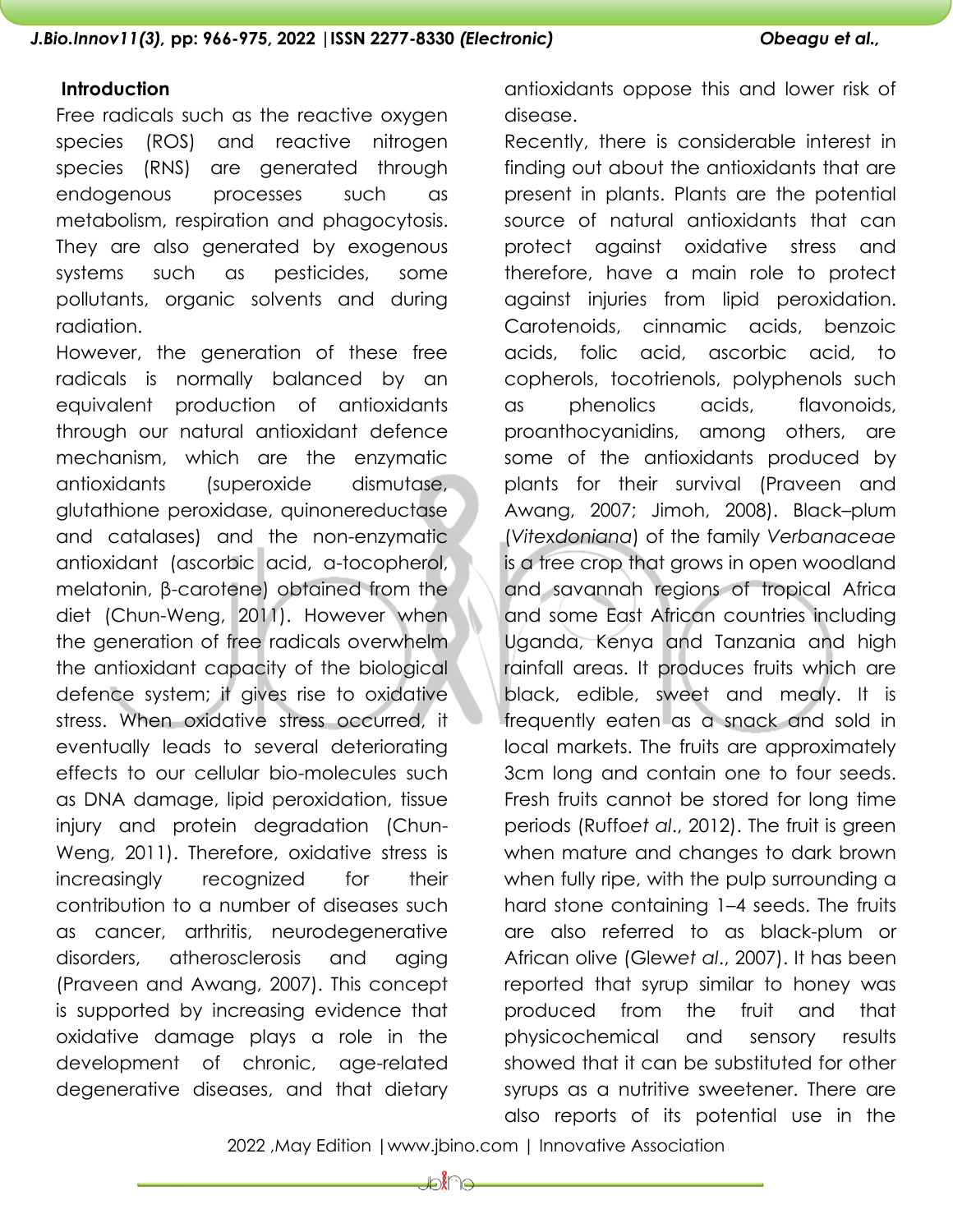production of wine and jam (Okigbo, 2011).

# *1.1Aim And Objectives*

The study was done to investigate the radical scavenging activity of black plum grown in Udi Area of Enugu State with the view of recommending the seeds as alternative source of antioxidants that can scavenge free radicals.

## **Materials and Methods**

### **Materials**

### **Sample Collection**

The sample used was the seed of (*Uchakiri*) *Vitexdoniana* known as black-plum and was bought at Eke Market Agbani, Enugu State. It was brought to the Enugu State University of Science and Technology (ESUT) where it was identified and authenticated by Prof.Eze of the Department of Applied biology and Biotechnology.

# **Method**

### **Reagent Preparation**

### **10g Aluminum trichloridemonohydride**

Aluminumtrichloridemonohydride (10g, 100ml) was prepared by weighing exactly 10.0g of AlCl3 into a 100ml volumetric flask using Harvard trip balance. Measuring cylinder (50ml) was used to measure 20ml of distilled water which was used to dissolve the pellet in a 100ml volumetric flask, after which an additional quantity of distilled water was added to make up to the mark. The AlCl3 solution was transferred to a 100ml china reagent bottle.

### **1.0M Sodium Hydroxide**

Sodium Hydroxide (1.0M, 100ml) was prepared by weighing exactly 4.0g of NaOH into a 500ml volumetric flask using Harvard trip balance. Measuring (100ml)

cylinder was used to measure 20ml of distilled water which was used to dissolve the pellet in a 100ml volumetric flask, after which an additional quantity of distilled water was added to make up to the mark. The NaOH solution was transferred to a 100ml china reagent bottle.

#### **0.5M Sulphuric Acid**

Sulphuric acid (0.5M, 250ml) was prepared by measuring exactly 7.0ml of Sulphuric acid into a 250ml volumetric flask using a 50ml Pyrex measuring cylinder. About 30ml of distilled water was used to dilute it before an additional quantity of distilled water was used to make up to the mark. The acid solution was stored in 250ml china reagent bottle.

# **Sample Preparation Preliminary Work**

The sample (the seeds of *Vitex doniana*) was separated from pebbles and microbial infected ones by hand-picking. The sample was washed with tap water, air-dried using an open pan before grinding it whole together with the pulp coat using a manual Japan-engine grinder. The grinding was repeated severally to obtain the finest surface area and kept in air-tight plastic container at 250C prior to use. *Vitex doniana* flour (3.0g) was weighed into a clean empty storage bottle using the OHAUS trip balance and100ml of methanol was added using pyrex measuring cylinder. The mixture was vortexed for 24 hours so as to break the bioactive components of the sample before filtering the residue using Whatman No.4 filter paper. The residue was resoaked with another 100ml of methanol overnight to re-extract the active components. The two different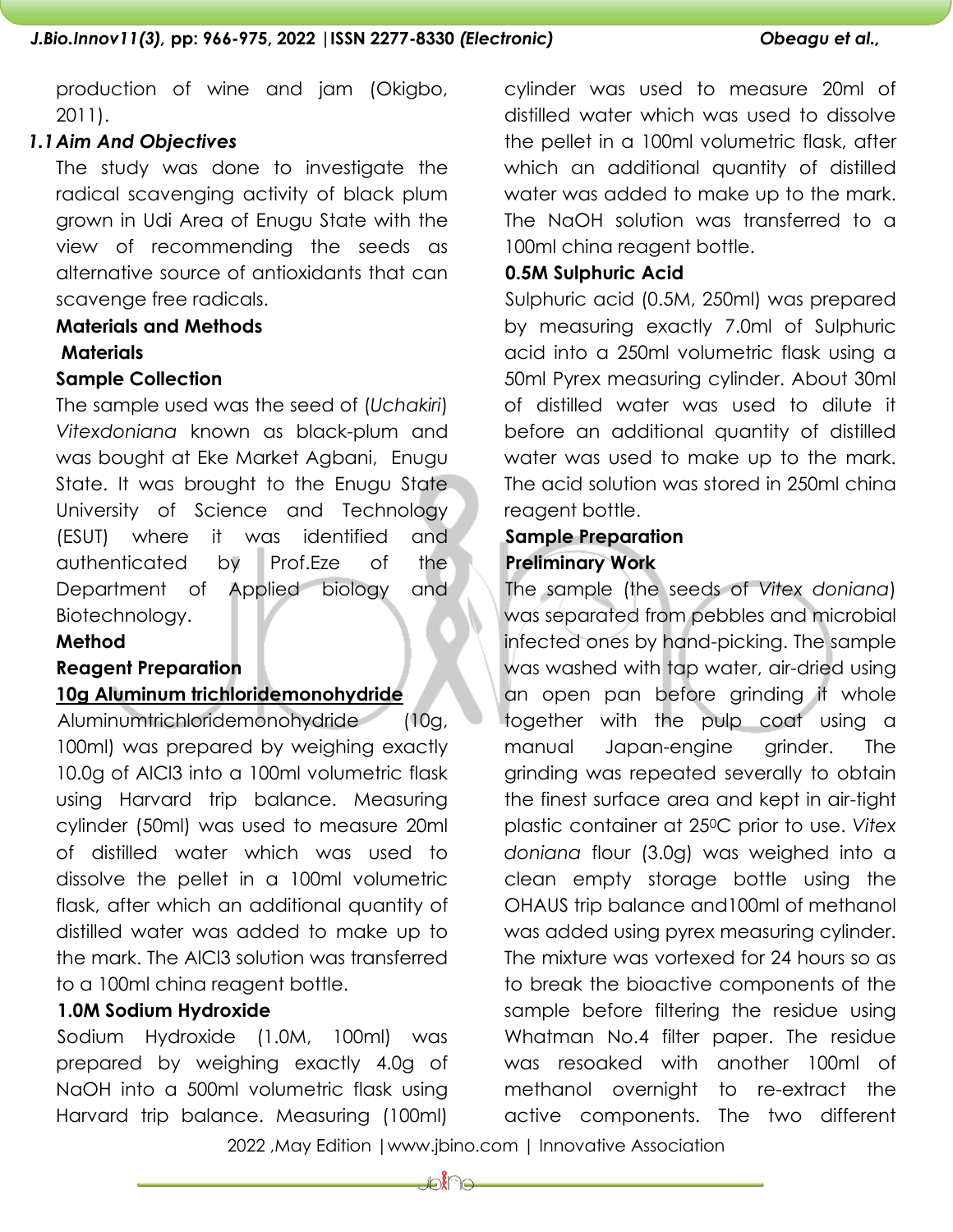filtrates were combined in a beaker heat to evaporate the solvent at 400C. After the evaporation, the filtrate was re-dissolved with 100ml of methanol and stored at 40C in a storage bottle prior to use.

#### **Sample Analysis**

#### **Dpph Radical Scavenging Assay (Dpph)**

The DPPH radical scavenging activity of *Vitexdoniana* extract was assayed by the DPPH radical scavenging activity assay. DPPH solution was prepared by dissolving 6 mg of DPPH in 100 ml of methanol. To 0.3ml of various concentration of the extracts (200, 400, 600, 800, 1000 µg/ml), 6x10-5mM, 2.7mlml of methanolic solution containing DPPH solution. The mixture was shaken vigorously and left to stand for 60mins in

the dark (until stable absorbance values were obtained). The reduction of the DPPH radical was determined by measuring the absorbance at 517nm wavelength. The radical scavenging activity was calculated at a percentage of DPPH dis-colouration using the equation:

#### **% RSA = [(ADPPH - As)/ ADPPH X 100**]

Where: **As**say the absorbance of the sample extract and **A** is the absorbance of the DPPH solution. The extract concentration providing 50% of radical scavenging activity (EC50) was calculated from the graph of RSA (%) against extract concentration. BHA and DPPH were used as standard.

**RESULTS**

| S/No                  |                  | $\overline{2}$ | $\mathbf{3}$ | 4   | 5   | 6    |
|-----------------------|------------------|----------------|--------------|-----|-----|------|
| Conc. $(\mu g/ml)$    | $\boldsymbol{0}$ | 200            | 400          | 600 | 800 | 1000 |
| Vol. of extract (ml)  | $\boldsymbol{0}$ | 0.5            | 1.0          | 1.5 | 2.0 | 2.5  |
| Vol. of methanol (ml) | 2.5              | 2.0            | 1.5          | 1.0 | 0.5 | 0.0  |
| Total vol. (ml)       | 2.5              | 2.5            | 2.5          | 2.5 | 2.5 | 2.5  |

### **Table 1: Standard curve of BHA for the determination of radical Scavenging Activity of** *Vitexdoniana*

⊯ଃ∦ି∈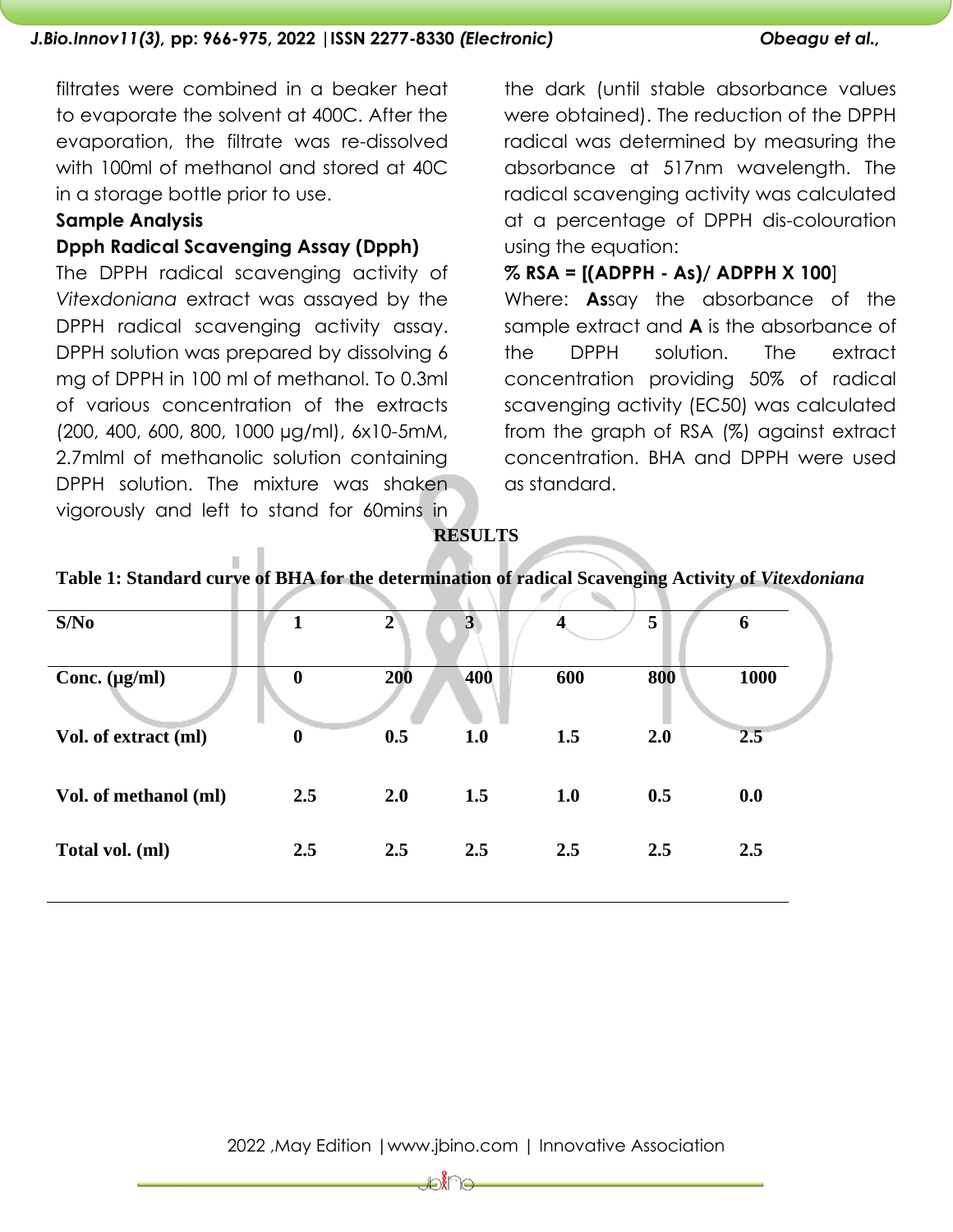| S/NO                  |                  | $\overline{2}$ | 3   | 4   | 5          | 6          |
|-----------------------|------------------|----------------|-----|-----|------------|------------|
| Conc. $(\mu g/ml)$    | $\boldsymbol{0}$ | 200            | 400 | 600 | 800        | 1000       |
| Vol. of extract (ml)  | $\boldsymbol{0}$ | 0.2            | 0.4 | 0.6 | 0.8        | <b>1.0</b> |
| Vol. of methanol (ml) | 1.0              | 0.8            | 0.6 | 0.4 | 0.2        | 0.0        |
| Total vol. (ml)       | 1.0              | <b>1.0</b>     | 1.0 | 1.0 | <b>1.0</b> | 1.0        |

**Table 2: Standard curve of DPPH for the determination of Radical Scavenging Activity of** *Vitexdoniana*



2022 ,May Edition |www.jbino.com | Innovative Association

∰∑∦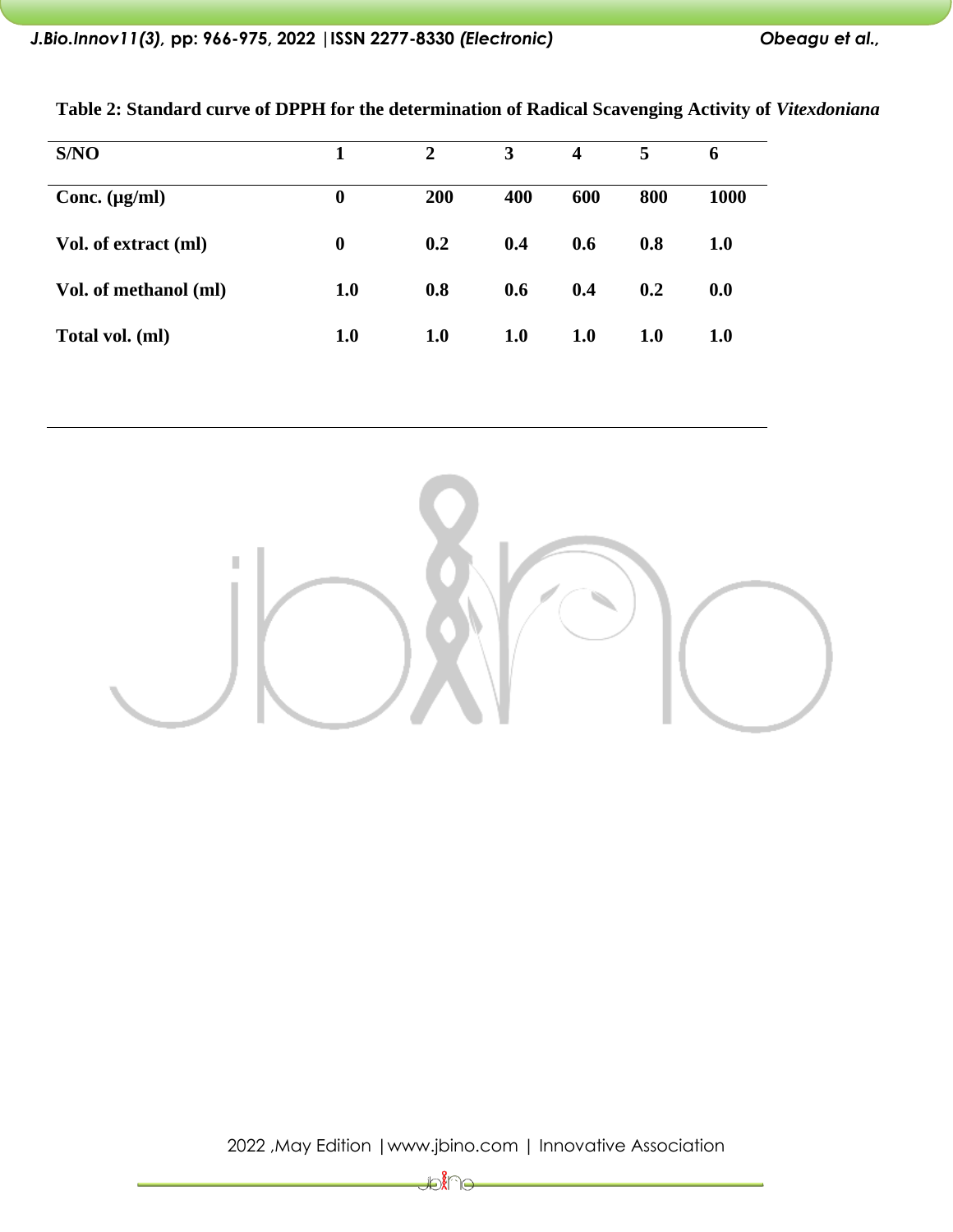|  |  | Table 3: Results of Concentration and Absorbance of Standard Solutions (DPPH and BHA) and |  |  |  |  |  |
|--|--|-------------------------------------------------------------------------------------------|--|--|--|--|--|
|  |  |                                                                                           |  |  |  |  |  |

*Vitexdoniana*

| S/No                    | Conc.<br>extract (µg/ml) | of ABSORBANCE<br>(nm) | $\frac{6}{6}$<br><b>RSA</b><br><b>of</b><br>Vitex doniana | <b>ABSORBANCE</b><br>(nm) | % RSA of Vitex<br>doniana |
|-------------------------|--------------------------|-----------------------|-----------------------------------------------------------|---------------------------|---------------------------|
|                         |                          | <b>DPPH</b>           |                                                           | <b>BHA</b>                |                           |
| 1                       | 0.00                     | 0.00                  | 0.00                                                      | 0.000                     |                           |
| $\overline{2}$          | 200                      | 0.539                 | 65.6                                                      | 0.311                     | 80.20                     |
| 3                       | 400                      | 0.229                 | 85.4                                                      | 0.275                     | 82.50                     |
| $\overline{\mathbf{4}}$ | 600                      | 0.206                 | 86.9                                                      | 0.238                     | 84.80                     |
| 5                       | 800                      | 0.110                 | 93.0                                                      | 0.187                     | 88.10                     |
| 6                       | 1000                     | 0.106                 | 93.2                                                      | 0.154                     | 90.20                     |



2022 ,May Edition |www.jbino.com | Innovative Association

Joine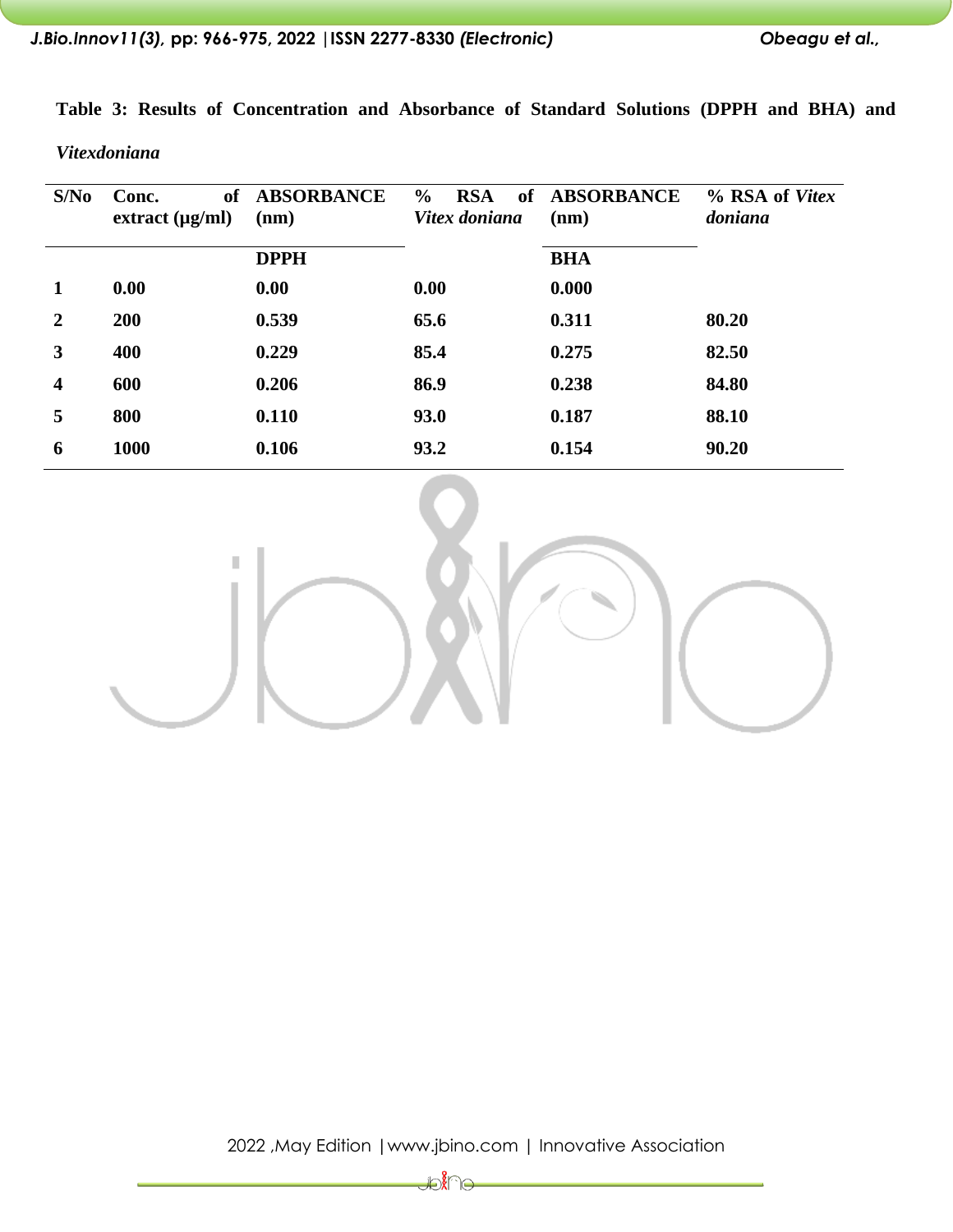



**Figure 1: Standard curve of DPPH radical scavenging activity (%) against concentration of** *Vitex doniana* **extract (µg/ml)**

2022 ,May Edition |www.jbino.com | Innovative Association

₽€U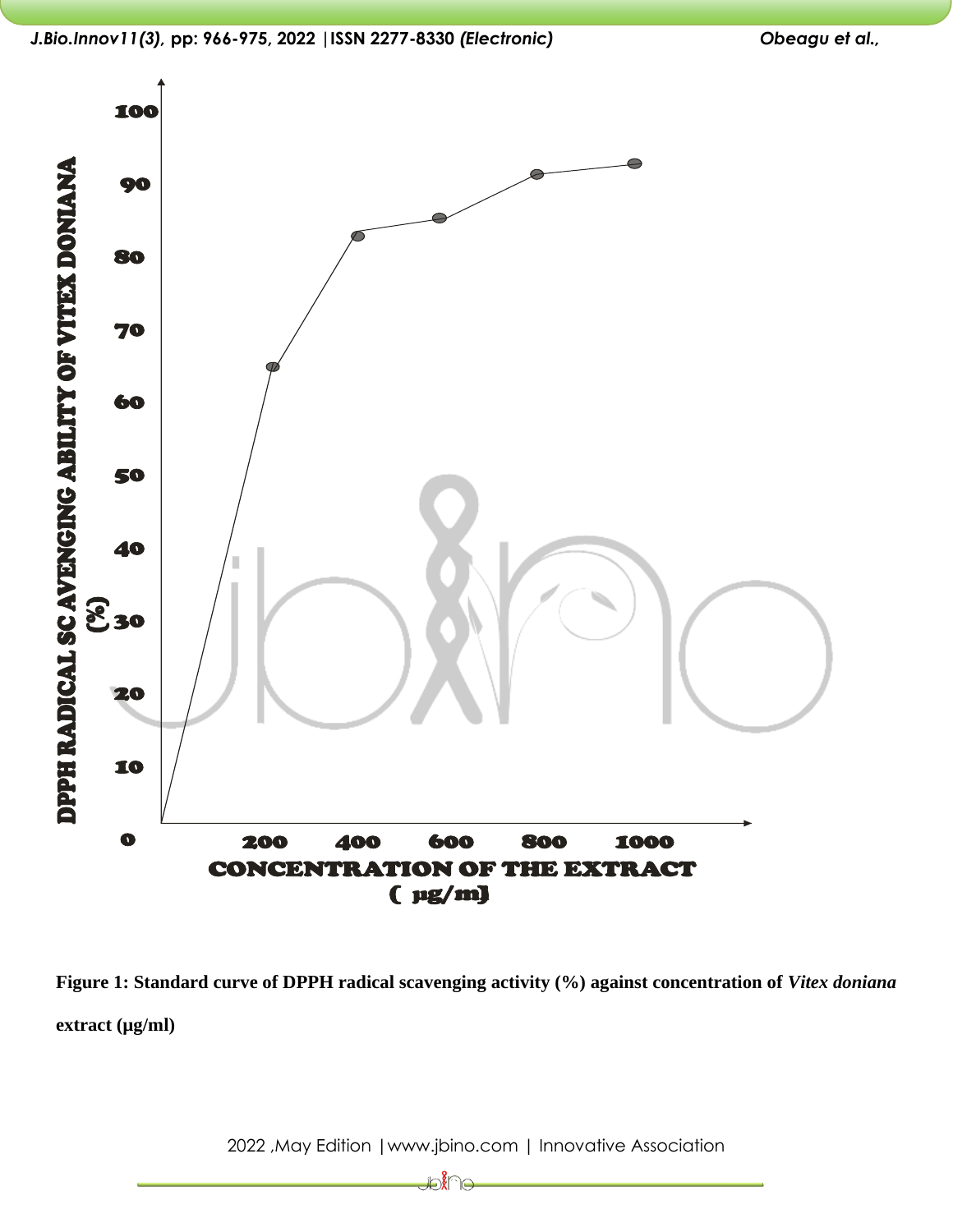

**Figure 2: Standard curve of DPPH radical scavenging activity (%) against concentration of** *Vitexdoniana* **extract (µg/ml)**

2022 ,May Edition |www.jbino.com | Innovative Association

₽Å⊌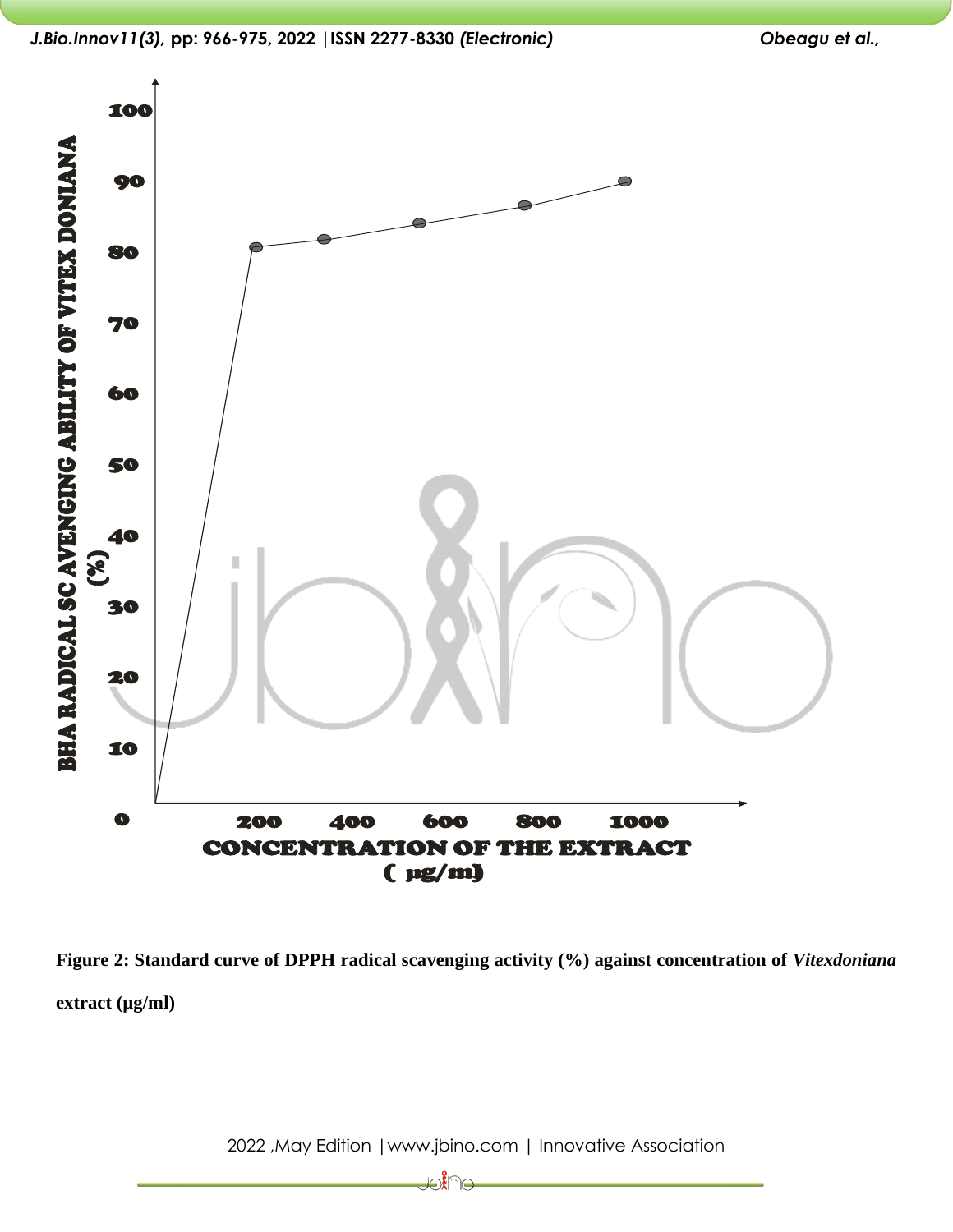# **Discussion**

Radical scavenging activity is strongly correlated with the total phenolic contents of *Vitex doniana* extracts. HighR2 values for DPPH radical scavenging activity (0.758- 0.995) indicate that at least 76% of the free radical scavenging activities detected can be attributed to total phenolic contents.DPPH method measured the primary antioxidant activity of plant extracts because it is one of the most effective methods for evaluating the concentration of radical scavenging materials actively by a chain-breaking mechanism. The reduction capability of DPPH was determined by the decrease in its absorbance at 520nm induced by antioxidants. Results were reported as IC50, which was defined as the amount of antioxidant required to inhibit 50% of DPPH free radical under experimental conditions (Ismail *et al*[, 2010\)](javascript:;). The extract that required the lowest concentration to positive DPPH test suggest that the sample (*Vitex doniana*) was a high free radical scavenger. In this study, the IC50 result showed that the methanol seed extract scavenged 50% DPPH radicals at the lowest sample concentration. Our findings was in agreement with Ochieng and Nandwa, (2010) who reported that Phenolic compound s generally exhibited significant scavenging effects against the DPPH free radical. The extraction procedure does affect the antioxidant activity of the extracts. Radical scavenging activity is strongly correlated with the total

phenolic contents of *Vitex doniana* extracts.

# **Conclusion**

In this study, the extract of Seeds of *Vitex doniana* extracts has shown remarkable scavenging activities and thus proved it traditional uses in the management of diseases associated with oxidative stress. The lowest IC50 of the methanolic seeds extracts suggest to us that this extracts may have more potent free radical scavenging ability. This provides a complementary preventive value and supports their gaining popularity as under-utilized botanical food supplement. *Vitex doniana* (ripe fruits) demonstrated better RSA.

**REFERENCES**

- Chun-Weng, P., Sri, N. M.,Halijah, I. and Norhanom, A. W. (2011).Antioxidant properties of crude and fractionated extracts of *Alpiniamutica*rhizomes and their total phenolic content.*African journal of pharmacy and pharmacology*.**5(7)**, 842-852.
- Glew, R. H., Vanderjagt, D. J., Lockett, C., Grivetti, L. E., Smith, G. C., Pastuszyn, A. and Millson, M. (2007).Amino Acid and Mineral Composition of 24 Indigenous Plants in Burkina Faso.*J. Food Comp.Anal.***10(3)**, 205-217.